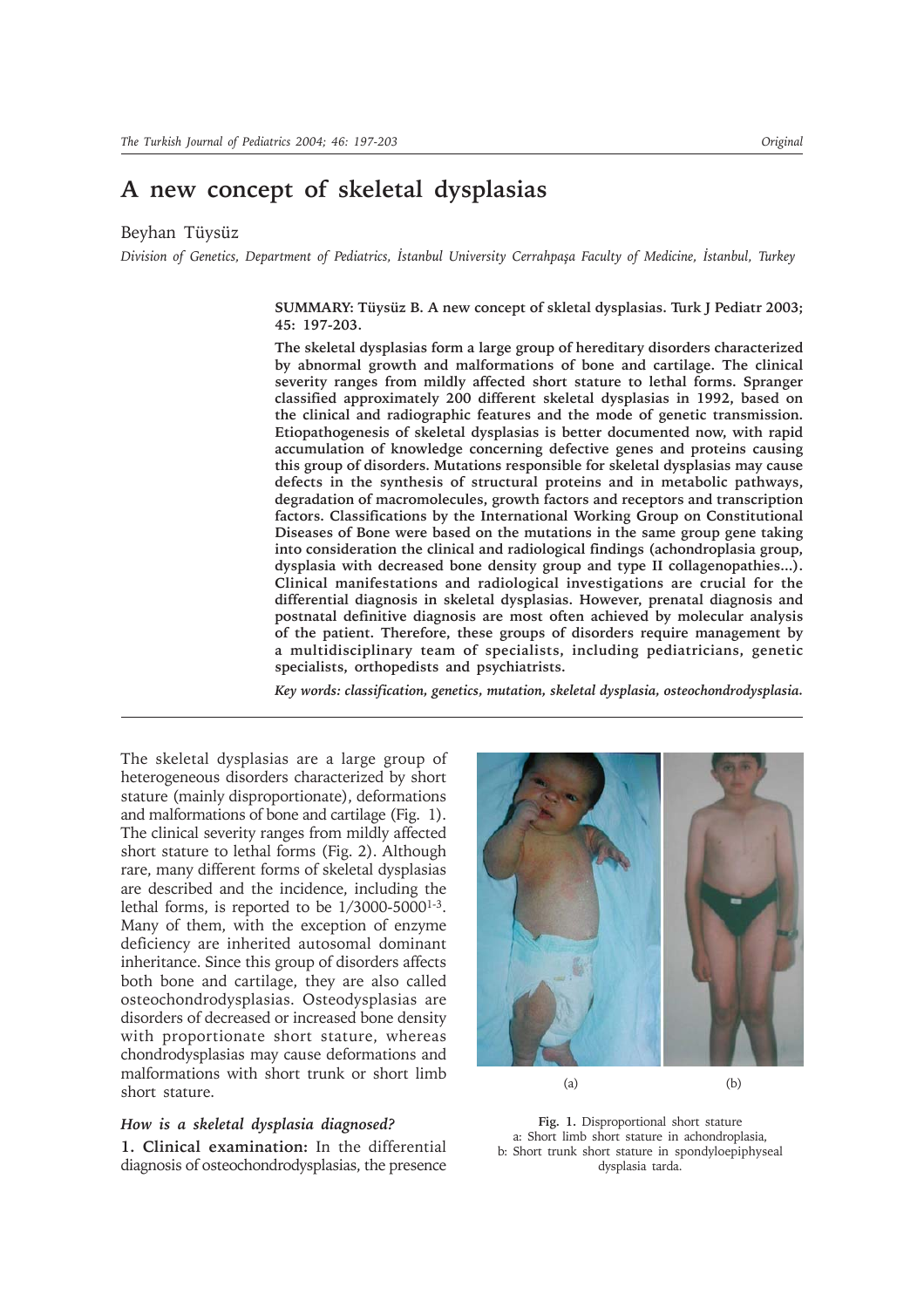198 *Tüysüz B The Turkish Journal of Pediatrics • July -September 2004*



**Fig. 2 a, b:** Lethal skeletal dysplasia (Perinatal Caffey disease).

of short stature, whether proportionate or disproportionate, should be assessed. The body proportions are important clues to an exact diagnosis. Some skeletal dysplasias result in a reduced rate of growth of the limbs. Other skeletal dysplasias result in a reduced growth rate of the trunk. If there is short limb stature, rhizomelic, mesomelic or acromelic shortening of the limbs should be defined. Age at onset of the disease, dysmorphic features, specific extraskeletal anomalies, and associated malformations and deformations also have to be noted and inheritance of the disorder should be investigated. **2. Radiology:** Radiographic surveying is of major importance in defining the skeletal disease. Bone density should be assessed; decreased or increased changes should be noted (Fig. 3a, b). Primary location of the shortening of the limb (rhizomelic, mesomelic) should be evaluated (Fig. 3c, d).



**Fig. 3.** a: Increased bone density in osteopetrosis, b: Decreased bone density in osteogenesis imperfecta,



**Fig. 3.** c: Mesomelic short limb in Robinow syndrome, d: Rhizomelic short limb in achondroplasia.

Metaphyseal, epiphyseal and diaphyseal irregularity should be examined separately, as well as the vertebral body shape, especially in short trunk dwarfism (Fig. 4a, b, c, d). Dysostosis multiplex should be searched in lysosomal storage diseases (Fig. 5a, b, c, d). **3.** In addition, biochemical analysis of blood and examination of tissue samples such as cartilage or bone should be performed in some cases if necessary.



**Fig. 4.** a: Metaphyseal irregularity in Schmid type metaphyseal dysplasia,

- b: Epiphyseal irregularity in MED,
- c: Diaphyseal irregularity in diaphyseal dysplasia,
- d: Platyspondyly in SED congenita.



**Fig. 5.** Radiological finding of storage diseases (disostosis multiplex) a: The calvarium is with C-shaped sella,

b: Widening of the ribs,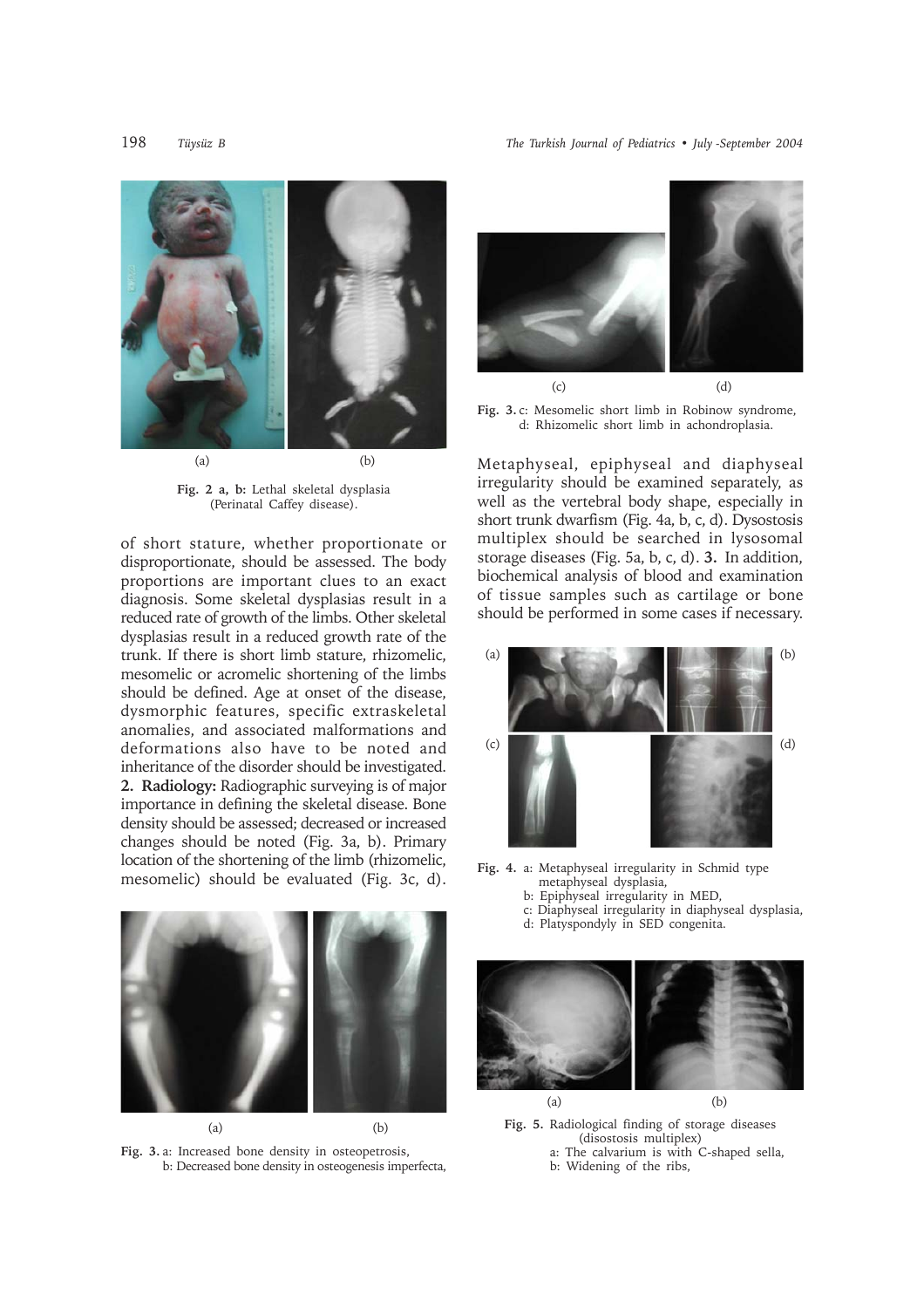

**Fig. 5.** c: Marked platyspondyly and hypoplasia of the anterior portion of the vertebral bodies, d: Short and wide metacarpal bones and V-shaped deformity of the distal ulna and radius.

### *How can skeletal dysplasias be classified?*

Spranger4 classified approximately 200 different skeletal dysplasias, based on the clinical and radiographic features and the mode of genetic transmission, in 1992. Etiopathogenesis of skeletal dysplasias is better documented currently, with rapid accumulation of knowledge concerning defective genes and proteins causing

this group of disorders<sup>5-7</sup>. In 1997, classifications by the International Working Group on Constitutional Diseases of Bone, were first based on the mutations in the same group gene taking into consideration the clinical and radiological findings (achondroplasia group, dysplasia with decreased bone density group and type II collagenopathies...)8. Dysostoses (malformations of certain bones or groups of bones) were neglected in the 1997 revision. Later, in 2001, the same research groups enlarged the osteodysplasia classification to 33 main group and three different dysostosis groups (craniosynostosis, spondylocostal dysplasia and Fanconi syndrome groups A-G) with identified genes included9. Superti-Furga10 from the International Working Group on Constitutional Diseases of Bone classified the gene and protein identified skeletal dysplasias based on only their molecular-pathogenetics (Table I). In the present study this classification is used.

Table I. Molecular-Pathogenetic Classification of Osteochondrodysplasias<sup>10</sup>

| Gene and protein                                                                       | Clinical phenotype                                                                                                                                                           |
|----------------------------------------------------------------------------------------|------------------------------------------------------------------------------------------------------------------------------------------------------------------------------|
| 1. Defects in structural proteins<br>Collagen:                                         |                                                                                                                                                                              |
| COL1                                                                                   | Osteogenesis imperfecta                                                                                                                                                      |
| COL <sub>2</sub>                                                                       | Achondrogenesis type II<br>Hypochondrogenesis<br>Spondyloepiphyseal dysplasia (SED) congenita<br>Spondyloepimetaphyseal dysplasia<br>Kniest dysplasia<br>Stickler syndrome I |
| COL <sub>9</sub><br>COL <sub>10</sub><br>COL11                                         | Multiple epiphyseal dysplasia (MED) type 2<br>Metaphyseal dysplasia (Schmid type)<br>Stickler syndrome II<br>Otospondylomegaepiphyseal dysplasia                             |
| COMP                                                                                   | Pseudoachondroplasia<br>Multiple epiphyseal dysplasia type 1                                                                                                                 |
| Matrillin-3 (MATN-3)<br>Perlecan                                                       | Multiple epiphyseal dysplasia type 3<br>Schwartz-Jampel type-1,2                                                                                                             |
| 2. Defects in metabolic pathways:<br>Diastrophic dysplasia sulfate transporter (DTDST) | Achondrogenesis 1B<br>Athelosteogenesis II<br>Diastrophic dysplasia<br>Recessive MED                                                                                         |
| Arylsulfatase E<br>ANKH (Pyrophosphate transporter)<br>CIC7<br>Carboanhydrase II       | X-linked chondrodysplasia punctata<br>Craniometaphyseal dysplasia<br>Severe osteopetrosis<br>Osteopetrosis with renal tubular acidosis                                       |
| 3. Defects in degradation of macromolecules:<br>Lysosomal enzymes                      | Mucopolysaccharidoses<br>Mucolipidosis                                                                                                                                       |
| Cathepsin K<br>Sedlin                                                                  | Pyknodysostosis<br>X-linked SED tarda                                                                                                                                        |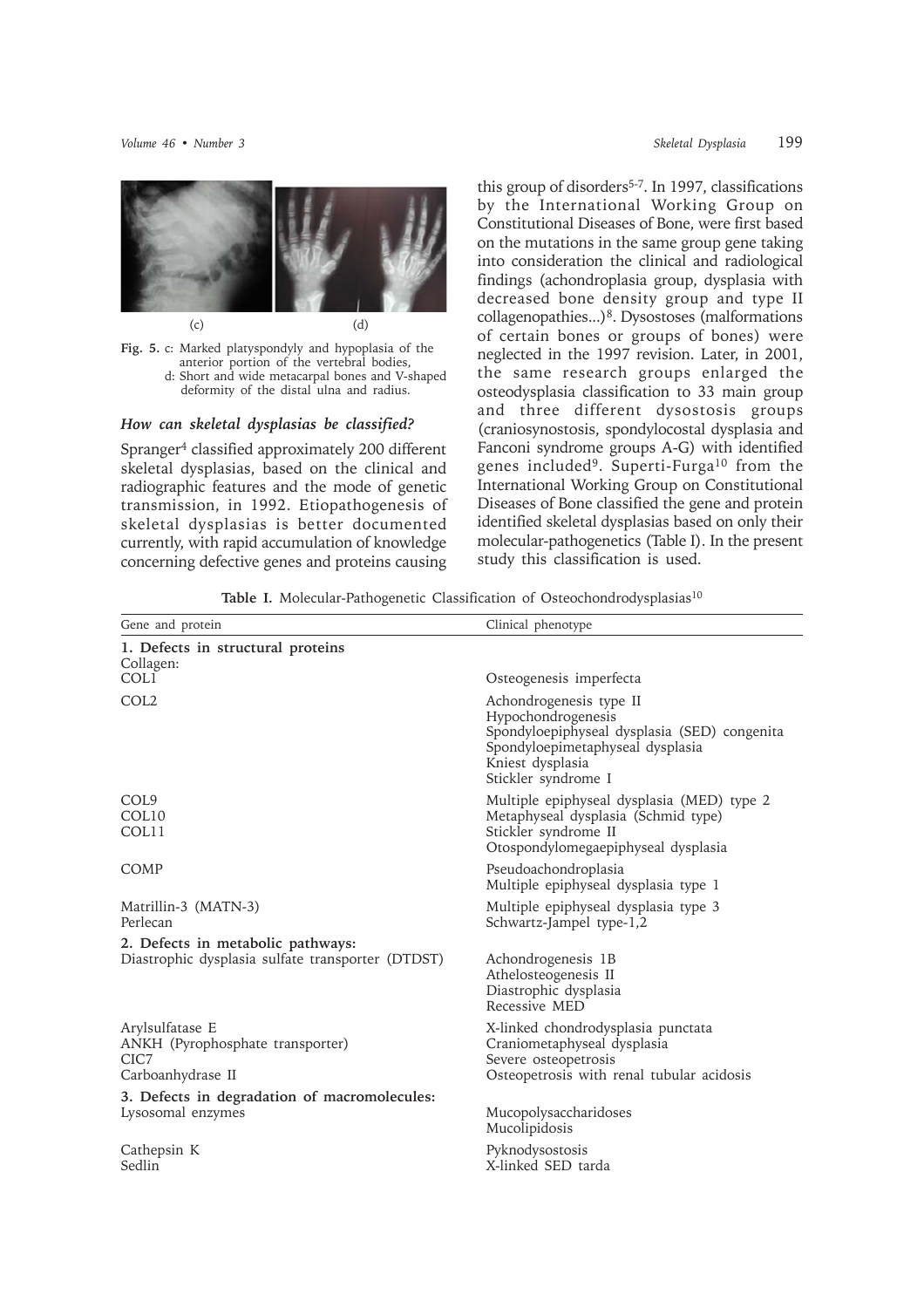|  |  | Table I. (Continuation) |  |
|--|--|-------------------------|--|
|--|--|-------------------------|--|

| Gene and protein                           | Clinical phenotype                          |  |  |  |
|--------------------------------------------|---------------------------------------------|--|--|--|
| 4. Defects in growth factors and receptors |                                             |  |  |  |
| Fibroblast growth factor receptor 1, 2     | Craniosynostosis                            |  |  |  |
| Fibroblast growth factor receptor 3        | Achondroplasia<br>Hypochondroplasia         |  |  |  |
|                                            | Thanatophoric dysplasia I,II                |  |  |  |
| PTH receptor                               | Jansen type metaphyseal dysplasia           |  |  |  |
| Fibroblast growth factor receptor 23       | Autosomal dominant hypophosphatemic rickets |  |  |  |
| PEX proteinase                             | X linked hypophosphatemic rickets           |  |  |  |
| GNAS1<br>ROR-2                             | Pseudohypoparathyroidism                    |  |  |  |
|                                            | Robinow, brachydactyly type B               |  |  |  |
| 5. Defects in transcription factors        |                                             |  |  |  |
| SOX9                                       | Campomelic dysplasia                        |  |  |  |
| GI13                                       | Greig cephalopolysyndactyly                 |  |  |  |
| TRPS1                                      | Trichorhinophalangeal dysplasia 1-3         |  |  |  |
| <b>TWIST</b>                               | Saethre-Chotzen                             |  |  |  |
| CBFA-1                                     | Cleidocranial dysplasia                     |  |  |  |
| <b>SHOX</b>                                | Leri-Weill syndrome                         |  |  |  |

Mutations responsible for skeletal dysplasias that cause defects in the synthesis of structural proteins, and in metabolic pathways, degradation of macromolecules, growth factors and receptors, and transcription factors:

### **1. Defects in structural proteins**

Organic matrix in bone consists of 90% collagen and 10% non-collagen proteins (Table II) $^{11}$ . Approximately 20 types of collagen proteins have been described in the human body. Type 1 collagen is primarily found in bone, skin and tendons, whereas types 2, 9, 10, and 11 are found mostly in cartilage<sup>12</sup>.

**Table II.** The Structure of Bone Organic Matrix

| Type I collagen     | $90\%$ |  |
|---------------------|--------|--|
| Noncollagen protein | 10%    |  |

- •Proteoglycans (heparan sulfate, perlecan, dermatan sulfate, chondroitin sulfate, keratan sulfate)
- •Glycoproteins and others: alkaline phosphate, Thrombospondin (COMP), matrillin, fibronectin, sialoprotein, osteopontin, osteocalcin, osteonectin

**a) Mutations in type 1 collagen (dysplasia with decreased bone density):** Type 1 collagen defects result in osteogenesis imperfecta (OI) which is characterized by short stature with classical bone fragility, blue sclerae, defective dentinogenesis and deafness. Sillence et al.13 classified the major forms of OI into four types: type I, a common form with blue sclerae; type

II, a perinatal lethal form; type III, a progressively deforming type with normal sclerae; and type IV with normal sclerae which is similar to type 1. Type 1 collagen protein has two chains, which are alpha-1 and alpha-2. The genes of these chains are located at different chromosomes. The common genetic features of type I OI are mutations in COL1A1 and COL1A2 leading to complete absence of the protein that they encode, and a quantitatively reduced amount of type 1 collagen in bone. Unlike type I OI, in types II, III, and IV OI structurally abnormal alpha-1 and 2 chains are synthesised<sup>14</sup>.

**b) Mutations in type 2 collagen:** Type 2 collagen gene mutation may cause a variety of osteochondrodysplasias<sup>15</sup>. Congenital spondyloepiphyseal dysplasia (SED) is the most frequent type 2 collagen gene (COL2A) disorder. This clinical spectrum is associated with disproportionate short trunk short stature, epiphyseal dysplasia and platyspondylia. The other mutations of COL2A gene result in mild SED and Kniest syndrome, which resemble congenital SED. The other disorders in the same group are Stickler syndrome and two lethal types, namely achondrogenesis type II and hypochondrogenesis.

**c) Mutations in type 9 collagen, COMP and matrillin (multiple epiphyseal dysplasia & pseudoachondroplasia group):** Type 9 is a minor collagen, which regulates cartilage fibril formation. Mutation in the gene of type 9 collagen results in multiple epiphyseal dysplasia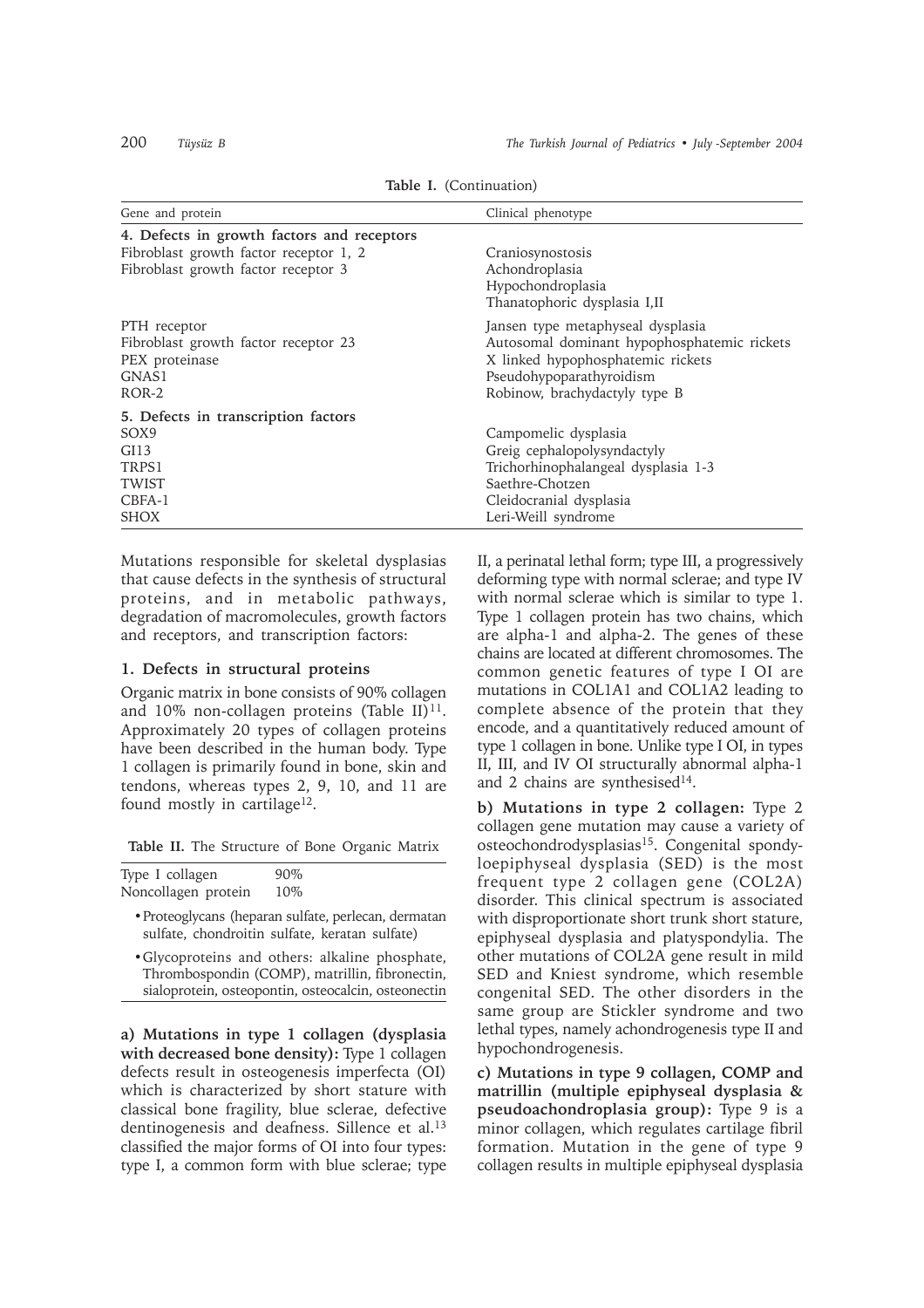(MED) 2, presented as severe knee and ankle pain. Cartilage oligomeric matrix protein (COMP) is a major component of the chondrocyte matrix. It is a member of the thrombospondin gene family and causes MED type 1 and pseudoachondroplasia16. In the Fairbank type of MED type 1, irregularities of the capital femoral epiphyses and acetabula are noticed and it is characterized by mild shortening of stature and knobby joints. Pseudoachondroplasia is characterized by shortlimb short stature, deformity of extremities, waddling gait and typical radiographic changes that include small, deformed epiphyses and expanded, irregular metaphyses. Matrillin-3 (MATN-3) is known to hold the extracellular matrix proteins together and the mutation in the protein results in MED type 3. Only two families with MED have been reported with a MATN-3 mutation.

**d) Mutations in type 10 collagen and perlecan:** Mutations of the type 10 collagen gene have been shown to be responsible for Schmid type metaphyseal dysplasia<sup>17</sup>. This disorder is the mildest and the most common metaphyseal dysplasia and is characterized by small stature and bowed legs; and rickets must sometimes be considered in the differential diagnosis. Perlecan is a large heparan sulfate present in various tissues and is a component of all basement membrane extracellular matrices. In Schwartz-Jampel syndrome and dissegmental dysplasia, mutations of the perlecan gene have been shown18.

# **2. Defects in metabolic pathways (diastrophic dysplasia group)**

The exact function of the diastrophic dysplasia sulfate transporter (DTDST) gene is unclear; however, it may affect endochondral bone formation in chondrocytes. The mutation of the gene has been shown to be the cause of several recessively inherited osteochondrodysplasias. Some of these are diastrophic dysplasia, recessive MED, achondrogenesis 1B and athelosteogenesis 2*.*

Arylsulfatase E, which is a steroid sulfatase, was shown in human osteoblast cell lines. Although the exact function is unknown, it may have an important role in bone and cartilage formation<sup>19</sup>. The mutation of this protein gene causes X-linked chondrodysplasia punctata. In addition it was reported that three proteins (TCIRG2, CIC7, and carboanhydrase 2) are involved in the acidification of the osteoclasts; all three are associated with osteopetrosis $10$ .

**3. Defects in degradation of macromolecules (dysostosis multiplex group):** The group mainly includes the lysosomal storage disorders, which are recessively inherited. The deficiencies of the enzyme necessary in the degradation of the glycosaminoglycans cause mucopolysaccharidoses. Cathepsin K (CTSK) is an endoprotease that is suspected to play a role in the degradation of extracellular matrix components. A number of mutations in the CTSK gene have been found in patients with pyknodysostosis, which is a form of dwarfism characterized by osteosclerosis and bone fragility20. Sedlin is a protein that has role in protein transport. The mutation of sedlin causes X linked spondylo-epiphyseal dysplasia (SED) tarda which is the common type of  $\text{SED}^{21}$ .

## **4. Mutations in fibroblast growth factor receptor (achondroplasia group)**

The fibroblast growth factors (FGFs) are involved in cell proliferation and wound healing. They also play important roles in human limb and craniofacial development<sup>22</sup>. Mutations in fibroblast growth factor receptors (FGFR) 1 and 2 cause craniosynostoses<sup>23</sup>. Mutations of FGFR3 give rise to achondroplasia, and hypochondroplasia (a milder form of achondroplasia), and to thanatophoric dysplasia, a lethal form of dwarfism that resembles homozygous achondroplasia. The defect affects enchondral bone formation (Fig. 6). During enchondral ossification development, cartilage normally develops into bone. However,



**Fig. 6.** Cartilage development at the growth plate of the long bones.

a: Normal growth plate, b: Disorganized growth plate in b: thanatophoric dysplasia.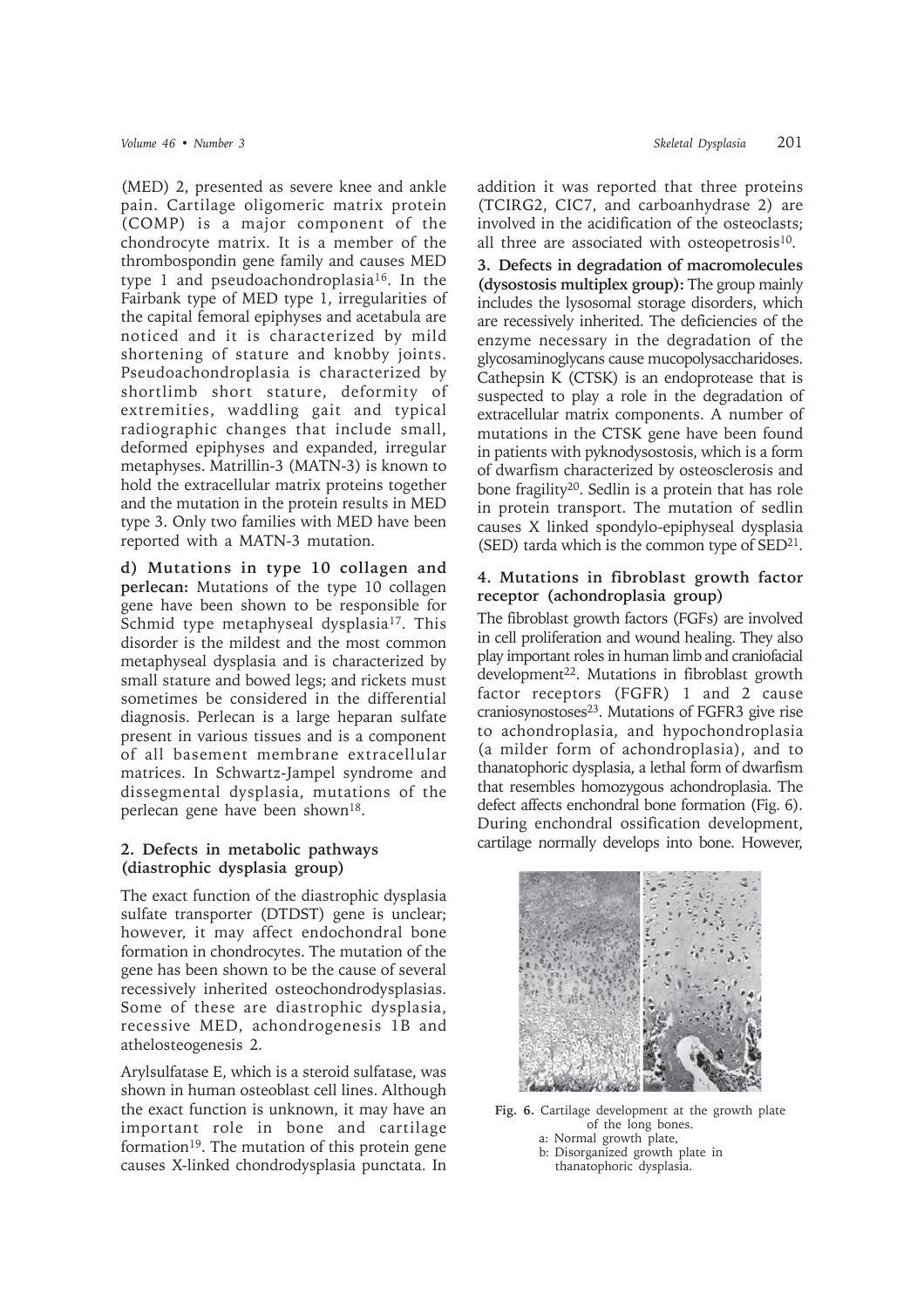the cartilage cells in cases with achondroplasia develop into bone more slowly than normal, especially in the long bones of the arms and legs, leading to shorter bones and shorter final height. Therefore the trunk of a patient with achondroplasia is relatively normal in length but the arms and legs are short.

Parathyroid hormone (PTH) receptor function has a direct effect on terminal differentiation of pre-hypertrophied chondrocytes into hypertrophied chondrocytes in the growth plate. The mutation in PTH receptor causes Jansen metaphyseal chondrodysplasia24. A mutation of FGF23, which is a phosphaturic protein, causes autosomal dominant hypophosphatemic rickets, whereas the mutations in PEX proteinase, which is cleavage of FGF23, causes X-linked hypophoshatemic rickets25,26.

### **5. Defects in transcription factors**

Mutations in transcription factors cause some autosomal inherited skeletal dysplasias<sup>27</sup>. SOX9 is a transcription factor that is highly expressed in cartilaginous tissue. Mutations of SOX9, a sex-related protein, cause campomelic dysplasia, which is a form of neonatal dwarfism, characterized by anterolateral bowing and angulation of the legs and talipes equinovarus. Defects of CBFA1, a transcription factor of osteoblasts, result in delayed intramembranous and enchondral ossification. The mutation of the gene results in cleidocranial dysplasia where both flat and tubular bones are affected<sup>28</sup>.

### **Conclusion**

Clinical manifestations and radiological investigations are crucial for the differential diagnosis in skeletal dysplasias. However, prenatal diagnosis and postnatal definitive diagnosis are most often achieved by molecular analysis of the patient. Defining the etiopathogenesis by molecular analysis also helps to investigate the probability of therapeutic applications. Patients with osteogenesis imperfecta, idiopathic juvenile osteoporosis and hyperphosphatasia may benefit from drugs that increase mineralization. Orthopedic surgeons may perform correction, prosthesis and length heightening operations. Since most patients with skeletal dysplasias are not affected mentally, they also have to cope with psychological in addition to orthopedic

problems. Thus, these groups of disorders require management by a multidisciplinary team of specialists, including pediatricians, genetic specialists, orthopedists and psychiatrists.

#### **REFERENCES**

- 1. Basset GS. The osteochondrodysplasias. In: Morrissy RT, Weinstein SL (eds). Lowell and Winter's Paediatric Orthopaedics. Philadelphia: Lippincott-Raven; 1996: 203-254.
- 2. Stoll C, Dott B, Roth MP, et al. Birth prevalence rates of skeletal dysplasias. Clin Genet 1989; 35: 88-92.
- 3. Gustavson KH, Jorulf H. Different types of chondrodysplasia in a consecutive series of newborns. Helv Paediatr Acta 1975; 30: 307-314.
- 4. Spranger J. International classification of osteochondrodysplasias. The International Working Group on Constitutional Diseases of Bone. Eur J Pediatr 1992; 151: 407-415.
- 5. Francomano CA, Ho NC. Latest developments in skeletal dysplasias. Am J Med Genet 2001; 106: 241-243.
- 6. Rimoin DL. Molecular defects in the chondroplasias. Am J Med Genet 1996; 63: 106-110.
- 7. Baitner AC, Maurer SG, Gruen MB, DiCesare PE. The genetic basis of the osteochondrodysplasias. J Ped Orthop 2000; 20: 594-605.
- 8. International Working Group on Constitutional Diseases of Bone. International nomenclature and classification of osteochondrodysplasias (1997). Am J Med Genet 1998; 79: 376-382.
- 9. International Working Group on Constitutional Diseases of Bone. International nomenclature and classification of osteochondrodysplasias (2001). Am J Med Genet 2002; 113: 65-77.
- 10. Superti-Furga A, Bonafe L, Rimoin DL. Molecularpathogenetic classification of genetic disorders of the skeleton. Am J Med Genet 2001; 106: 282-293.
- 11. Sheldon RS. Orthophaedic Basic Science. American Academia of Orthopaedic Surgery Library of Congress Cataloging-in-Publication Card, Ohio, 1994.
- 12. Myllyharju J, Kivirikko KI. Collagens and collagensrelated diseases. Ann Med 2001; 33: 7-21.
- 13. Sillence DO, Senn A, Danks DM. Genetic heterogeneity in osteogenesis imperfecta. J Med Genet 1979; 16: 101-116.
- 14. Nussbaum RL, McInnes RR, Willard HF. Genetics in Medicine (Thompson & Thompson). Philadelphia: W.B. Saunders Company; 2001: 229-234.
- 15. Fresinger P, Stoess BH, Pontz BF, Emmrich P, Nerlich A. Type II collagenopathies: are there additional family members? Am J Med Genet 1996; 63: 137-143.
- 16. Unger S, Hecht JT. Pseudoachondroplasia and multiple epiphyseal dysplasia: new etiologic developments. Am J Med Genet 2002; 106: 244-250.
- 17. Wallis GA, Rash B, Sykes B, et al. Mutations within the gene encoding the alpha 1 (X) chain of type X collagen (COL10A1) cause metaphyseal chondroplasia type Schmid but not several other forms of metaphyseal chondroplasia. J Med Genet 1996; 33: 450-457.